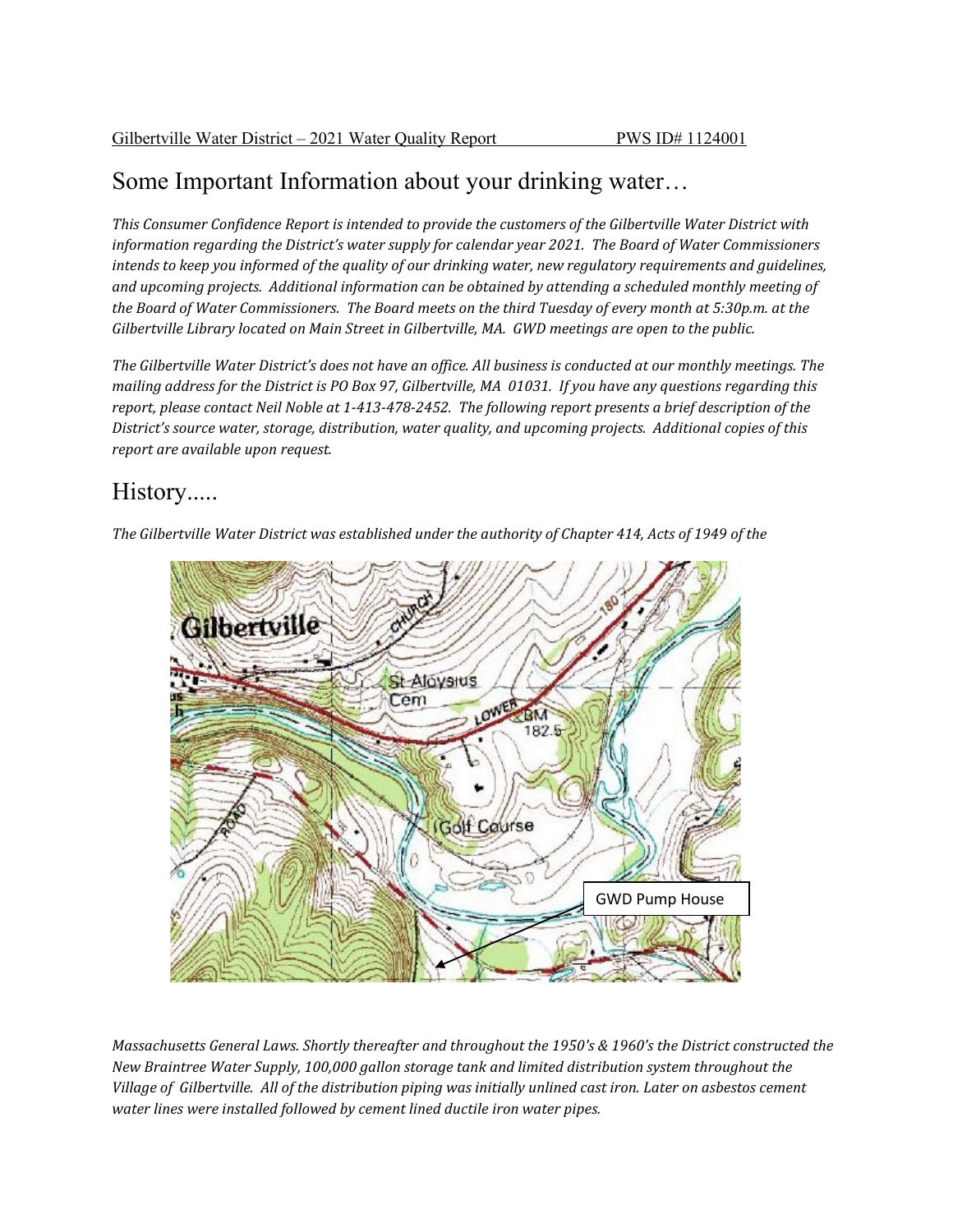*Over the years, additions have been made to the water distribution system and house services to maintain stateof-the-art technology. The Board of Water Commissioners is committed to providing the consumer with high quality, affordable potable water that meets all state and federal water quality standards.*

## Organization......

*The Gilbertville Water District is governed by a 3 member elected Board. The current Board of Water Commissioners' are: Carmel Robichaud, Andrew Tombor and Neil Noble. The operation staff includes the Commissioners, Donald Dunbar - Superintendent, Gary Stine- District Engineer and support from local contractors. Office support is provided by: Carmel Robichaud, Lucy Gagnon, and Treasurer Cheryl Nicholson.*

# Source of Supply...

*All of the GWD water is obtained from an aquifer located in New Braintree at the intersection of Gilbertville and Mara Roads along the Ware River across from a nearby golf course. The District has two gravel developed wells and a pumping capacity of 100 gallons per minute from each supply source.. The second well was installed as a backup supply in 2002. The well as cleaned by Weston & Sampson Services in 2019. The District maintains one two compartment concrete 100,000 gallon in ground water storage tank located off of Spring Street.*

#### Source Water Assessment....

*The Source Water Assessment and Protection (SWAP) program assesses the susceptibility of public water supplies. A susceptibility ranking of moderate was assigned to the Gilbertville Water District by the Massachusetts Department of Environmental Protection (Mass DEP) using the information collected during the assessment. The complete SWAP report is available at the Hardwick Municipal Building and online at mass.gov/dep/water/drinking/sourcewa.htm. For more information, call Neil Noble at 413-478-2452.*

#### Cross Connections – What is a Cross Connection and what can I do about it?

*A Cross Connection is a connection between a drinking water pipe and a polluted source. The pollution can come from your own home. For example, you're going to spray fertilizer on your lawn. You hook up a hose to the sprayer that contains the fertilizer. If the water pressure drops (say because a water break occurs somewhere in the system in Town) when the hose is connected to the fertilizer, the fertilizer may be sucked back into the drinking water pipes through the hose. Using an attachment on your sill cock called a backflow prevention device can prevent this problem. The Gilbertville Water District recommends the installation of backflow prevention devices, such as a low cost hose bib vacuum breaker, for all inside and outside hose connections. You can purchase these at a hardware store or plumbing supply store. This is great way for you to help protect the water in your home as well as the drinking water system in the District. For additional information on cross connections and the status of the District's cross connection program, please contact the water Superintendent; Donald Dunbar at (413) 658-8513.*

# Water Quality....

*To ensure continued compliance with all United States Environmental Protection Agency (USEPA) and MassDEP drinking water standards and guidelines, regularly scheduled water samples are collected and analyzed. All 2021 sample results met all USEPA and Mass DEP primary drinking water standards. In 2021 the Gilbertville Water District sampled its wells for total coliform bacteria, sodium, perchlorate, nitrate, iron, manganese, lead, copper, Volatile Organic Compounds (VOCs), Synthetic Organic Compounds (SOC's), as required by MassDEP.*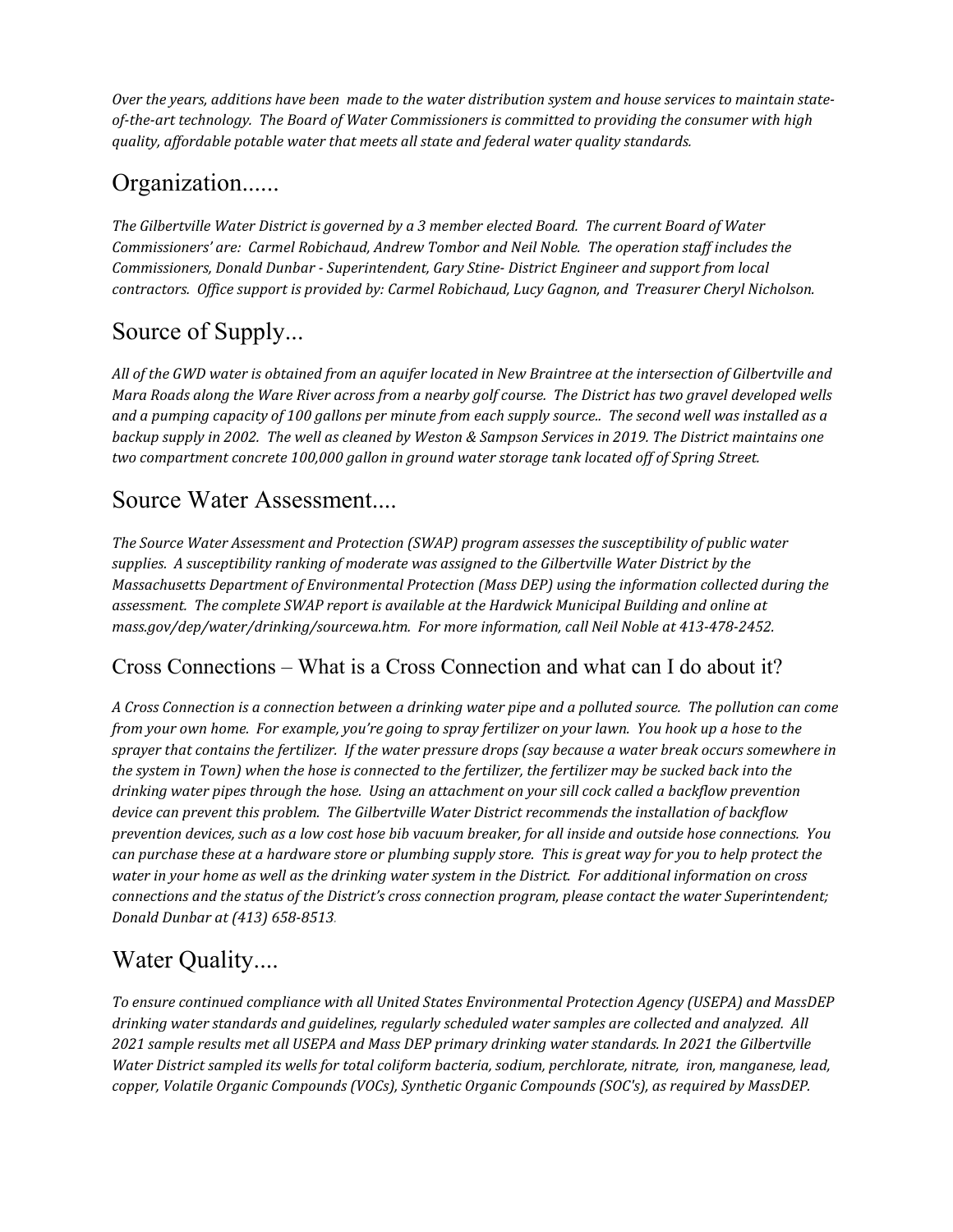*The District last sampled for VOCs in 2021 and for radionuclide and SOCs in 2019. We also tested for PFAS compounds in 2021 with no detections.*

*We are required to monitor our drinking water for specific contaminants on a regular basis as designated by a MassDEP sampling plan. Results of regular monitoring are an indicator of whether or not our drinking water meets health standards.* 

#### Important Definitions....

*Maximum Contaminant Lever (MCL): the highest level of a contaminant that is allowed in drinking water. MCLs are set as close to MCLGs as feasible using the best available treatment technology. MCLs are enforceable standards.*

*Maximum Contaminant Level Goals (MCLG): the level of a contaminant in drinking water below which there is not known or expected risk to health. MCLGs allow for a margin of safety and are non-enforceable public health goals.*

*Massachusetts Maximum Contaminant Level Goals (MMCL): the level set by Massachusetts DEP of a contaminant in drinking water below which there is not known or expected risk to health. MMCLs are enforceable standards in the Commonwealth of Massachusetts.*

*Parts per Million (ppm): corresponds to one minute in two years or 1 cent in \$10,000. 1ppm = 1mg/L*

*Parts per Billion (ppb): corresponds to one minute in 2,000 years or 1 cent in \$10,000,000. 1ppb = 1ug/L*

*Action Level: the concentration of a contaminant that, if exceeded, triggers treatment or other requirements, which a water system must follow.*

*Secondary Maximum Contaminant Level (SMCL): standard developed to protect the aesthetic qualities of drinking water and are not health based.*

*Office of Research and Standards Guidelines (ORSG): concentration of a chemical in drinking water, at or below which adverse health effects are unlikely to occur after chronic (lifetime) exposure. If exceeded, it serves as an indicator of the potential need for further action.*

- *ppm = parts per million, or milligrams per liter (mg/l)*
- *ppb = parts per billion, or micrograms per liter (ug/l)*
- *ppt = parts per trillion, or nanograms per liter*
- *pCi/l = picocuries per liter (a measure of radioactivity)*
- *NTU = Nephelometric Turbidity Units*
- *ND = Not Detected*
- *N/A = Not Applicable*

*mrem/year = millimrems per year (a measure of radiation absorbed by the body)*

#### **What Does This Data Represent?**

*The water quality information presented in the table(s) is from the most recent round of testing done in accordance with the regulations. All data shown was collected during the last calendar year unless otherwise noted in the table(s).*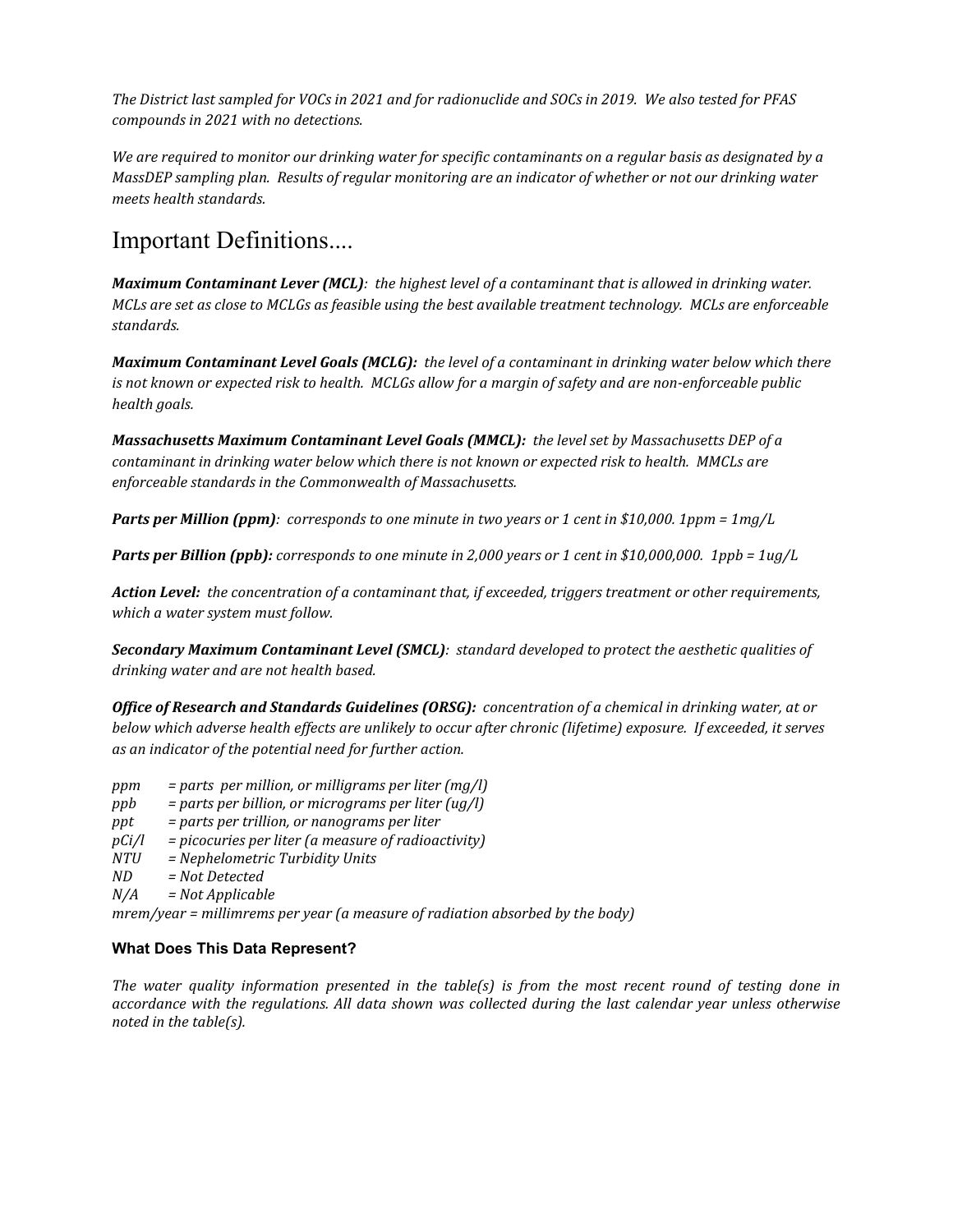# Lead and Copper....

*If present, elevated levels of lead can cause serious health problems, especially for pregnant women and young children. Lead in drinking water is primarily from materials and components associated with service lines and home plumbing. The Gilbertville Water District is responsible for providing high quality drinking water, but cannot control the variety of materials used in household plumbing components. When your water has been sitting for several hours, you can minimize the potential for lead exposure by flushing your tap for 30 seconds to 2 minutes before using water for drinking or cooking. If you are concerned about lead in your water, you may wish to have water tested. Information on lead in drinking water, testing methods, and steps you can take to minimize exposure is available from the Safe Drinking Water Hotline or at* <http://www.epa.gov/safewater/lead>

*Copper is typically used in home and other buildings plumbing systems. Copper and brass pipe and fittings were commonly attached by heating and soldering using a material containing 50% lead and 50% tin. Since most New England ground waters are corrosive, copper and lead may be leached from household plumbing systems under stagnant conditions (i.e. overnight). Flush samples were collected at 5 homes within the distribution system in September of 2019. The results are presented in the table below.*

|                        | <b>Action</b><br><b>Level (AL)</b> | 90 <sup>th</sup><br><b>Percentile</b> | <b>No. of Sites</b><br><b>Sampled</b> | <b>No. of Sites</b><br>exceeding AL | <b>Sample</b><br><b>Date</b> | <b>Likely Source</b>                                                 |
|------------------------|------------------------------------|---------------------------------------|---------------------------------------|-------------------------------------|------------------------------|----------------------------------------------------------------------|
| <b>Lead (ppb)</b>      | .015                               | .003                                  | 5                                     | 0                                   | 09-11-19                     | Corrosion of<br>household<br>plumbing; Erosion of<br>natural deposit |
| <b>Copper</b><br>(ppm) | 1.3                                | .09                                   | 5                                     | 0                                   | 09-11-19                     | Corrosion of<br>household<br>plumbing;                               |

 $AI = Action Level$ 

| Unregulated and<br><b>Secondary Contaminants</b> | Date(s)<br>Collected                 | Result or<br>Range<br><b>Detected</b><br>(MG/L) | Source                                                   | <b>SMCL</b>                 | <b>ORSG</b> | Possible Source                                                                                                                                                                                              |  |  |
|--------------------------------------------------|--------------------------------------|-------------------------------------------------|----------------------------------------------------------|-----------------------------|-------------|--------------------------------------------------------------------------------------------------------------------------------------------------------------------------------------------------------------|--|--|
| <b>Inorganic Contaminants</b>                    |                                      |                                                 |                                                          |                             |             |                                                                                                                                                                                                              |  |  |
| Nitrate (ppm)<br>Sodium<br>Perchlorate           | 08-08-19<br>09/05/2017<br>09/25/2017 | 0.04<br>0.04<br>5.37<br><b>ND</b>               | Well#1<br>Well#2<br>Well#1<br>Well#2<br>Well#1<br>Well#2 | 10<br><b>NA</b><br>$2$ ug/l |             | Runoff from fertilizer use; Leaching<br>from septic tanks, sewage; erosion of<br>natural deposits<br>Road salt; water softeners; sewage;<br>fertilizers<br>From munitions, fire works, air bag<br>initiators |  |  |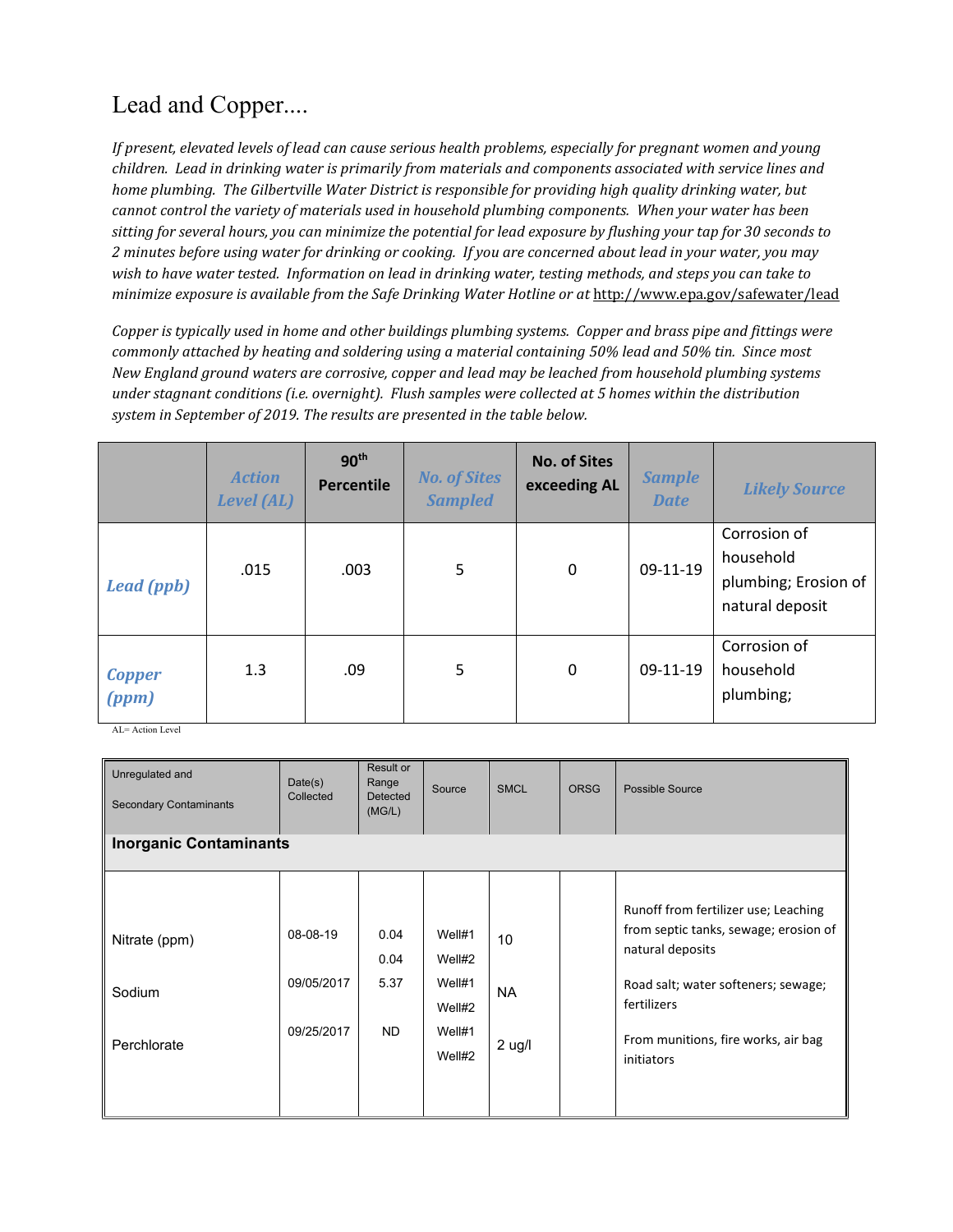| Unregulated and<br><b>Secondary Contaminants</b> | Date(s)<br>Collected | Result or<br>Range<br>Detected<br>(MG/L) | Source                                         | <b>SMCL</b> | <b>ORSG</b> | Possible Source                                                                                                   |  |
|--------------------------------------------------|----------------------|------------------------------------------|------------------------------------------------|-------------|-------------|-------------------------------------------------------------------------------------------------------------------|--|
| <b>Secondary Contaminants</b>                    |                      |                                          |                                                |             |             |                                                                                                                   |  |
| Iron (ppb)                                       | $04 - 29 - 19$       | ND.<br>ND.                               | Well $#1$<br>finished<br>Well $#2$<br>finished | 300         | ---         | Naturally and industrial sources as<br>well as aging and corroding<br>distribution systems and household<br>pipes |  |
| Manganese (ppb)                                  | $04 - 29 - 19$       | <b>ND</b><br>ND.                         | Well $#1$<br>Well $#2$                         |             | 20          | Erosion of natural deposits                                                                                       |  |

*Nitrate: Nitrate in drinking water at levels above 10MG/L is a health risk for infants less than six month old. High nitrate levels in drinking water can cause blue baby syndrome. Nitrate levels may rise quickly for short periods of time because of rainfall or agricultural activity. If you are caring for an infant, you should ask for advice from you health care provider. GWD water has extremely low levels of Nitrate.*

*Sodium-Sensitive: individuals, such as those experiencing hypertension, kidney failure or congestive heart failure should be aware of the sodium levels where exposures are being carefully controlled. GWD water has extremely low levels of Sodium.*

| EPA UNREGULATED CONTAMINANTS          |                             |                              |               |                     |      |                                                                                                                       |  |  |  |
|---------------------------------------|-----------------------------|------------------------------|---------------|---------------------|------|-----------------------------------------------------------------------------------------------------------------------|--|--|--|
| COMTAMINANT                           | DATE(S)<br><b>COLLECTED</b> | <b>TEST</b><br><b>RESULT</b> | <b>SOURCE</b> | <b>MMCL</b><br>ug/l | ORSG | <b>POSSIBLE SOURCES</b>                                                                                               |  |  |  |
| <b>PFAS6 COMPOUNDS -</b>              | 12/16/2020                  | ND.                          | Well #1       | 20                  | N/A  | LANDFILL LEACHATE,<br><b>FABRICS, WIRE</b><br>MANUFACTURING, FIRE                                                     |  |  |  |
| <b>PFAS6 COMPOUNDS -</b>              | 12/16/2020                  | <b>ND</b>                    | WELL#2        | 20                  | N/A  | FIGHTING FOAM, PLASTIC<br><b>COATINGS ON POTS &amp;</b><br>PANS, PAPER COATINGS,<br>RESINS, MOLDS, PLASTIC<br>WASTES. |  |  |  |
| PerfluorooctaneSulfonic Acid (PFOS)   |                             |                              |               |                     |      |                                                                                                                       |  |  |  |
| Perfluorooctanic Acid (PFOA)          |                             |                              |               |                     |      |                                                                                                                       |  |  |  |
| Perfluorohexane Sulfonic Acid (PFHxS) |                             |                              |               |                     |      |                                                                                                                       |  |  |  |
| Perfluorononanic Acid (PFNA)          |                             |                              |               |                     |      |                                                                                                                       |  |  |  |
| Perfluoroheptanic Acid (PFHpA)        |                             |                              |               |                     |      |                                                                                                                       |  |  |  |
| Perfluorodecanoic Acid (PFDA)         |                             |                              |               |                     |      |                                                                                                                       |  |  |  |

Note: MMCL = Massachusetts Maximum Contaminant Level; ND = Not Detected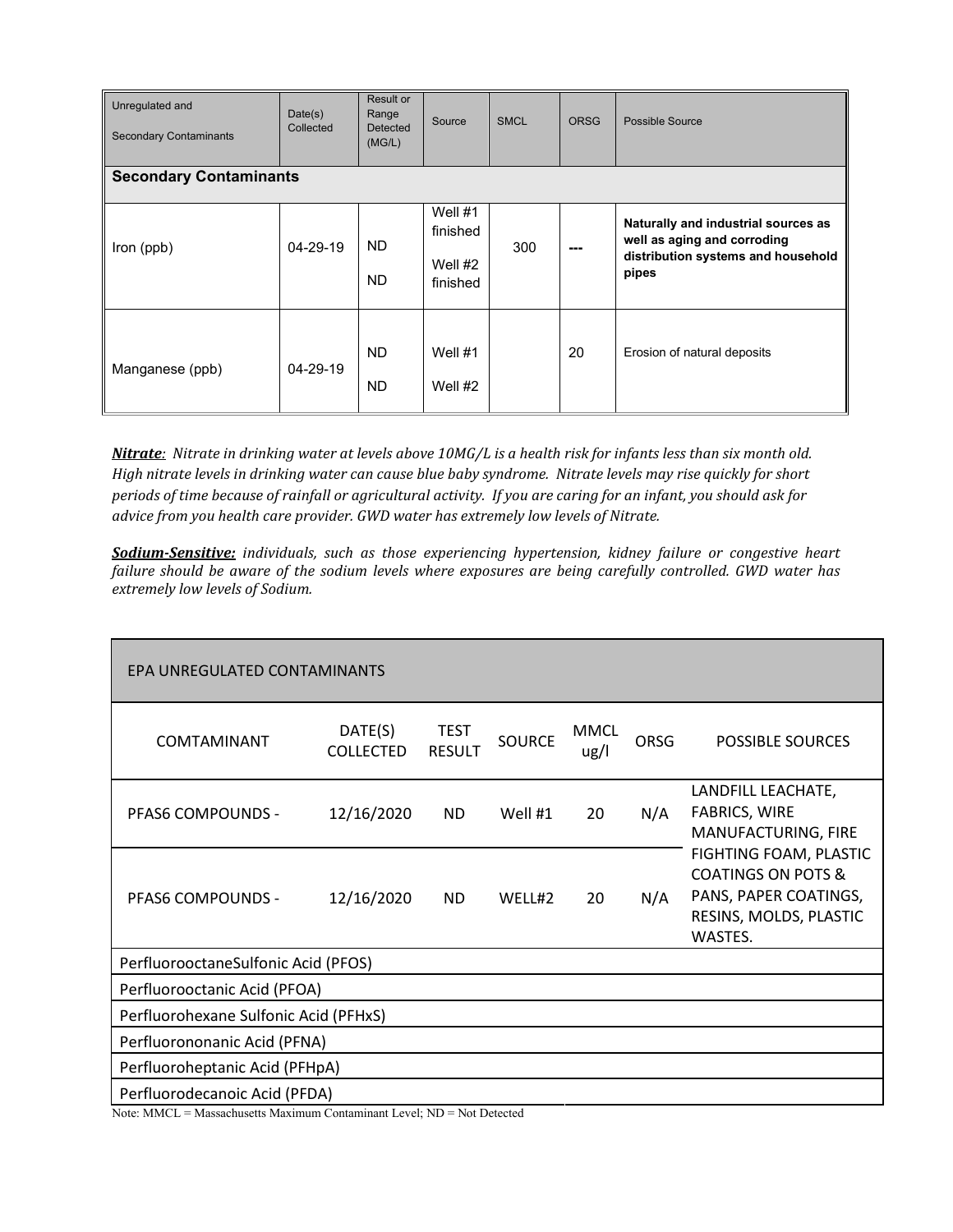*PFAS Information: [Perfluoroalkyl and Polyfluoroalkyl Substances \(PFAS\)](https://www.enviro.wiki/index.php?title=Perfluoroalkyl_and_Polyfluoroalkyl_Substances_(PFAS)) have been used in coatings for textiles, paper products, and cookware; in some firefighting foams; and have a range of applications in the aerospace, photographic imaging, semiconductor, automotive, construction, electronics, and aviation industries.* 

*PFAS Substances are a complex family of more than 3,000 manmade fluorinated organic chemicals. PFAS containing products have been manufactured since the 1940s and used as a standard coating material of industry for over 60 years.* 

*During manufacturing of products coated with PFAS compounds, PFAS residuals may be released into the atmosphere then redeposited on land where they can affect surface water and groundwater. PFAS compounds are also discharged from wastewater treatment plant effluents and from landfill leachates, if they are present in the raw wastewater or substances deposited in landfills.* 

*Unfortunately, the characteristics that make products containing PFAS the most useful are the reason they persist in the environment and can bioaccumulate, or build up, in our bodies and the bodies of animals.*

*PFAS compounds readily dissolve in water, and combined with their chemical properties mean traditional drinking water treatment technologies are not able to remove them.* 

*The raw water sources of the Gilbertville Water District have been tested to see if they contain any PFAS compounds. The 2021 test results indicate no PFAS substances are present in raw water sources or finish water samples taken from the Gilbertville Water District.*

## Future Goals & Objectives.....

*The Gilbertville water district operates as a community public water system in the village of Gilbertville in the Town of Hardwick. GWD serves approximately 800 persons through 219 connections. The District maintains two groundwater sources locations at the New Braintree Wellfield and an underground storage tank located off of Spring Street in Gilbertville.*

*The District is actively pursuing any and all grants which may be available to support needed projects. In addition, a priority plan has been prepared to address distribution system upgrades.*

*One of our long range goals is to continue to update the infrastructure of the system and we will continue to replace the antiquated piping throughout the Town of Gilbertville as needed.*

*This past year the Town of Hardwick received a grant from the Pioneer Valley Planning Commission to improve the section of New Braintree Road from Main Street to the Town line. Part of the project was to replace approximately 450 linear feet of water line that supplies drinking water from the New Braintree Pump House to the system on Main Street. The project was completed in November of 2021. New mainline gate valves were also installed as part of the project replacing valves that were installed in 1964. The District is slated for a grant to replace the water line on Summit Road from New Braintree Road to Highland Terrace in 2023.*

*Commissioners have worked to comply with MassDEP for corrections to our water supply system listed in our latest Sanitary Survey. Most improvements centered around access to the water tank off Spring Street and repair of the roof at the New Braintree Road Pump House. The roof was replaced in late 2021.*

*The Commissioners have continued our program relative to outstanding and delinquent payments of water bills. A formal process is in place that will lead to water shut-offs if bills are not paid in a timely manner. Delinquent water bills have been submitted to the Town's collectors office so a lien on the customers' property can be assessed. Carmel Robichaud, the District Collector (774) 200-9751 can assist you with payment plans if they are necessary.*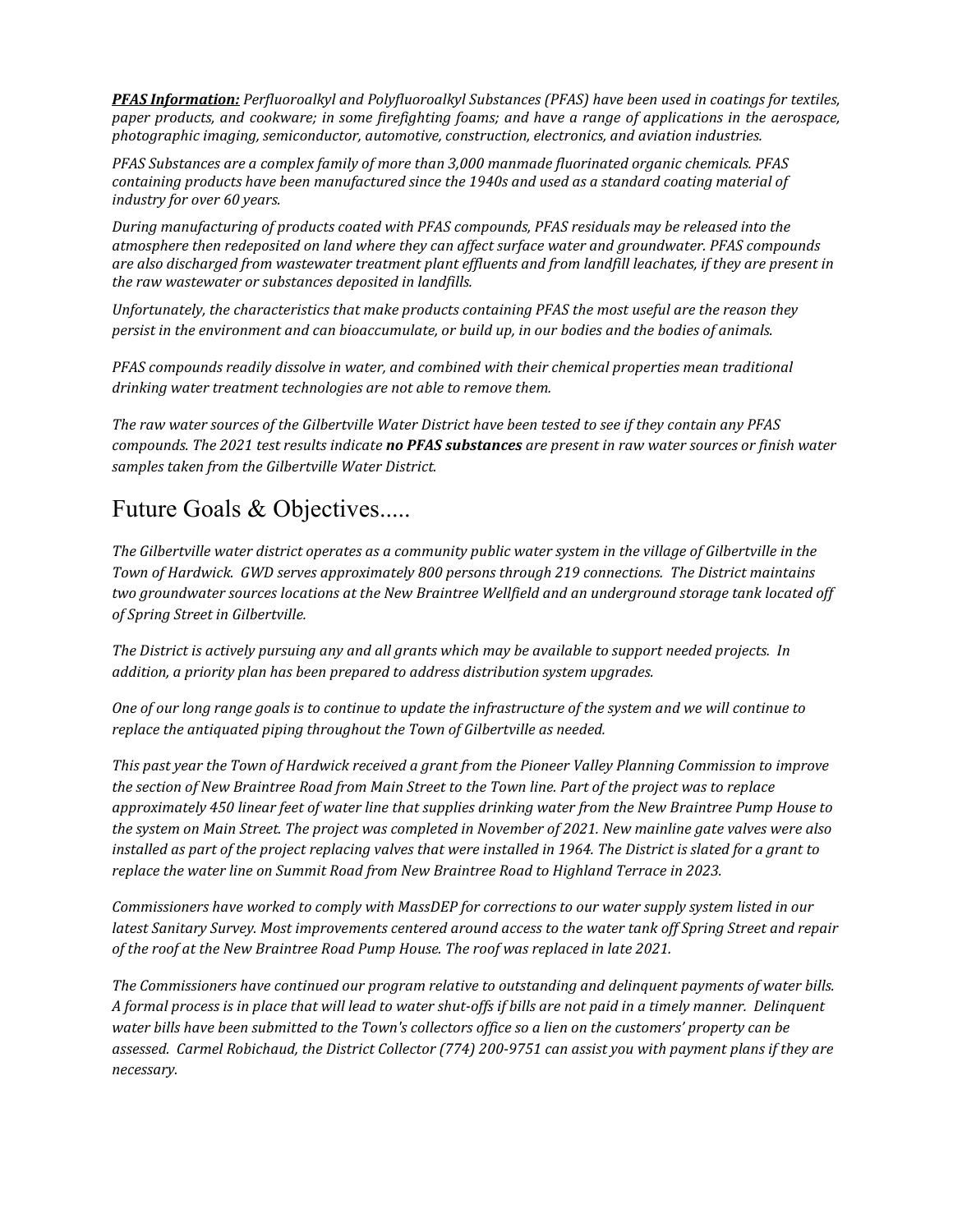*The water rate has been increased to a volumetric rate of \$4.75/HCF with an initial fee of \$100.00 for customers who use is between 0 and 2000 cubic feet of water. The rate equates to an average bill of \$320.00 per year for customers. The rate is significantly lower than the state average of \$720.00 per year and is also lower than most of the surrounding towns.*

#### Safe Drinking Water....

*Sources of drinking water (both tap water and bottled water) include rivers, lakes, streams, ponds, reservoirs, springs, and wells. As water travels over the surface of the land or through the ground, it dissolves naturally-occurring minerals, and in some cases, radioactive material, and can pick up substances resulting from the presence of animals or from human activity.* 

*Contaminants that may be present in source water include:*

*Microbial contaminants -such as viruses and bacteria, which may come from sewage treatment plants, septic systems, agricultural livestock operations, and wildlife.*

*Inorganic contaminants -such as salts and metals, which can be naturally-occurring or result from urban storm water runoff, industrial, or domestic wastewater discharges, oil and gas production, mining, and farming.* 

*Pesticides and herbicides -which may come from a variety of sources such as agriculture, urban storm water runoff, and residential uses.* 

*Organic chemical contaminants -including synthetic and volatile organic chemicals, which are by-products of industrial processes and petroleum production, and can also come from gas stations, urban storm water runoff, and septic systems.*

*Radioactive contaminants -which can be naturally occurring or be the result of oil and gas production and mining activities.*

*In order to ensure that tap water is safe to drink, the Department of Environmental Protection (Mass DEP) and U.S. Environmental Protection Agency (EPA) prescribe regulations that limit the amount of certain contaminants in water provided by public water systems. The Food and Drug Administration (FDA) and Massachusetts Department of Public Health (DPH) regulations establish limits for contaminants in bottled water that must provide the same protection for public health. All drinking water, including bottled water, may reasonably be expected to contain at least small amounts of some contaminants. The presence of contaminants does not necessarily indicate that water poses a health risk. More information about contaminants and potential health effects can be obtained by calling the EPA's Safe Drinking Water Hotline (800-426-4791).* 

*Some people may be more vulnerable to contaminants in drinking water than the general population. Immunocompromised persons such as persons with cancer undergoing chemotherapy, persons who have undergone organ transplants, people with HIV/AIDS or other immune system disorders, some elderly, and some infants can be particularly at risk from infections. These people should seek advice about drinking water from their health care providers. EPA/Centers for Disease Control and Prevention (CDC) guidelines on lowering the risk of infection by cryptosporidium and other microbial contaminants are available from the Safe Drinking Water Hotline (800-426-4791).*

*Please try to conserve our precious resources; here are a few conservation tips.*

#### Conservation Facts & Tips.....

- 1. Most leakage is due to customer's failing to change worn faucet washers or faulty toilet tank valves.
- 2. Purchase water saving devices, which are inexpensive and easy to install.